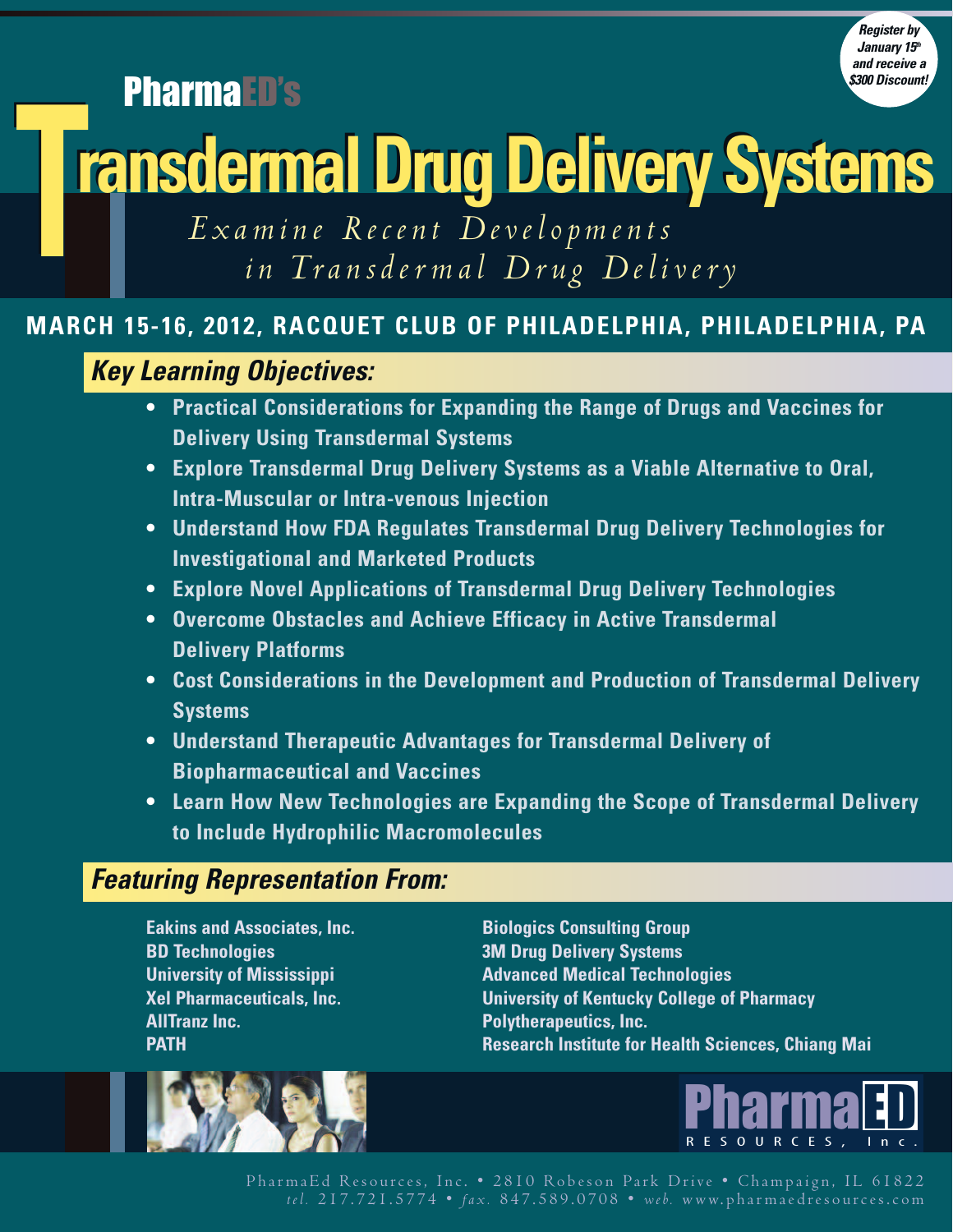# *EXPLORE NOVEL APPLICATIONS OF TRANSDERMAL DRUG DELIVERY TECHNOLOGIES*

## **Thursday, March 15, 2012**

**9:00** *Chairperson's Welcome and Opening Remarks*

#### **9:15 Challenges and Considerations in Development of Generic Transdermal Products** *Dr. DanyiQuan, Chief Scientific Officer and cofounder, Xel Pharmaceuticals*

**Unlike the product development of new transdermal products, the risk of total failure for generic transdermal product development is low because the safety, efficacy and skin penetration profiles have been already established; however the cost and time efficiency are more important and critical because of much lower profit margins and competition with other generic manufacturers. The possible obstacles to the efficient product development of a generic transdermal product can occur at every stage during the development process, especially in the formulation development stage.**

**Generic transdermal products have more challenges to develop because of their complexity of reference products compared to the generic solid dosage form products. Complex reference products may include active ingredients, pressure sensitive adhesives, chemical penetration enhancers, co-solvents, other polymers and excipients, and rate-controlling membranes, which can directly affect the technical parameters and performance of the generic transdermal products, such as patch size, adhesion, wearing properties, skin permeability, dissolution (release rate) profiles, physical and chemical stabilities, and skin irritation. Therefore, quality by design become an essential part of the modern approach to achieve an efficient and successful generic transdermal product development**

**This presentation will cover:**

- **• Challenges and considerations of development of generic transdermal products**
- **• Industry perspective of generic transdermal product development**
- **• Key design points in the formulation development stage**
- **• How to catch the potential problems in the early development stage?**

#### **10:15** *Refreshment break*

#### **10:30 Intradermal Delivery and the Developing World** *Darin Zehrung, Technical Officer, Portfolio Leader, Vaccine Delivery Technologies, PATH* **PATH is an international nonprofit organization that creates sustainable, culturally relevant solutions, enabling communities worldwide to break longstanding cycles of poor health. By collaborating with diverse public- and private- sector partners, PATH helps provide appropriate health technologies and vital strategies that change the way people think and act to improve global health and**

#### **well-being.**

**For more than 20 years, PATH has worked with immunization technologies for use in low-resource settings. PATH's Vaccine Delivery Technologies Group takes a multi-disciplinary approach to product development, ensuring that new technologies for vaccine administration are acceptable to users, cost effective, and based on sound and tested science. PATH is currently working to identify current and future applications for intradermal immunization in developing countries, with a particular focus on alternative delivery devices. Intradermal delivery represents potential benefit to international public health, but must be weighed against operational challenges such as reformulation, vaccine presentation, development of intradermal delivery devices, injection safety and health care worker training requirements.**

**11:30** *Luncheon and Exhibit Viewing*

#### **1:00 PharmaDur ® Virtual Patch Technology – Expanding the Scope of Transdermal Drug Delivery** *Kishore R. Shah, Ph.D., President,*

# *Polytherapeutics, Inc.*

**PharmaDur ® is a graft copolymer having a hydrophilic main chain with some carboxyl functionality and hydrophobic polymeric graft chains. The copolymer exhibits a combination of bioadhesive and controlled release properties on account of its unique structural characteristics. When a dermatological vehicle, e.g. cream, lotion, or a gel, formulated with PharmaDur ® polymer is applied to skin, it forms an imperceptible and invisible hydrogel film ("A Virtual Patch"). PharmaDur ® film on skin serves as matrix for the drug and other nonvolatile excipients for the product formulation. The polymer film and the drug contained therein are retained on skin for 24+ hours. Unless the film is physically washed off, it is not removed by perspiration or articles of clothing. The polymer film provides continuous release of the drug by a process of diffusion for transdermal delivery to the body. Thus, it functions as a virtual "patch" without the limitations of plastic patches. The "virtual patch" provides following key advantages:**

- **• Drugs having high dosage or those with low skin permeability can be effectively delivered by the PharmaDur ® "virtual patch" since it can be applied over a large area of skin (~ 300 to 500 cm2).**
- **• Its long lasting retention on skin enables it to provide all day sustained therapeutic efficacy with once/day application, which also improves consumer convenience and compliance.**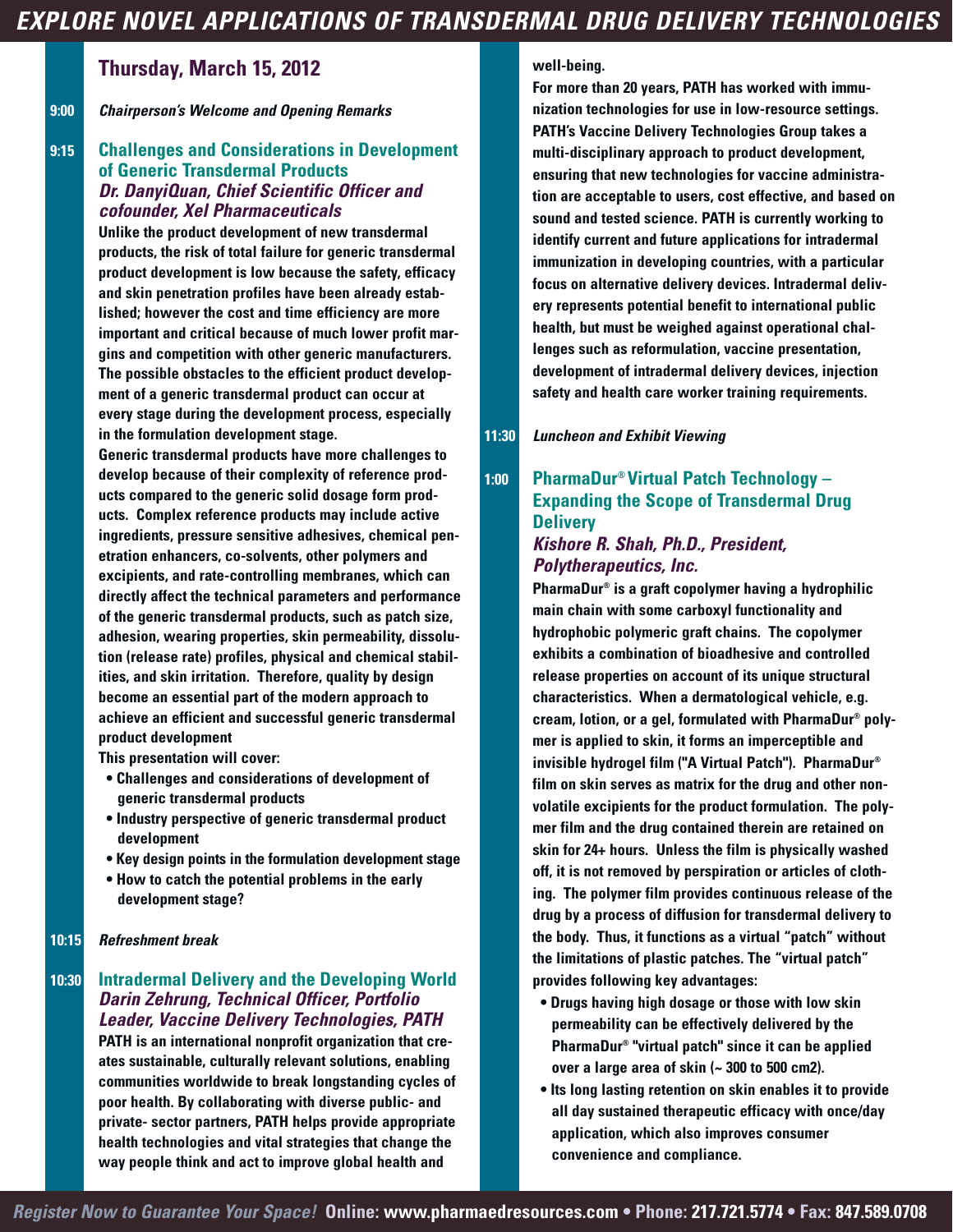# *OVERCOME OBSTACLES & ACHIEVE EFFICACY IN ACTIVE TRANSDERMAL DELIVERY PLATFORMS*

- **• Reduction of undesirable side effects due to avoidance of "peaks and valleys" in systemic drug concentrations typically found with oral drug administration.**
- **• Many drugs, which are not suitable for transdermal administration using conventional plastic patches and semi-solid dosage forms, can be delivered transdermally using the PharmaDur ® virtual patch.**

#### **2:00 Topical Drug Delivery to The Nail Apparatus** *Narasimha Murthy, Associate Professor, University of Mississippi School of Pharmacy*

**Nail diseases such as onychomycosis and nail psoriasis are prevalent health issue in the western world. The nail diseases vary from mild to high severity and could worsen the quality of life of patients particularly in immune compromised patients. Although, oral administration of huge doses of antifungal and antipsoriatic drugs is effective, it is associated with severe gastric and systemic side effects. Topical therapy has been poorly successful due to lack of efficient technologies that can deliver and maintain therapeutically effective amount of drugs In the nail apparatus. In the recent decade, a lot of research has been going on to develop innovative passive and active drug delivery approaches to deliver drugs into the nail apparatus. This presentation covers the nail diseases, properties of nail plate and nail fold, topical delivery approaches and early stage technologies of ungual and trans-ungual drug delivery.**

#### **3:00** *Afternoon Break*

#### **3:15 Assessing New Physical Technologies for Transdermal and Intradermal Delivery of Therapeutic Agents** *Dr. Ajay Banga, Professor and Department Chair in the College of Pharmacy and Health Sciences in Atlanta*

**In recent years, there has been increasing interest in enhancement technologies that can expand the scope of transdermal delivery to hydrophilic molecules and macromolecules. These molecules do not normally pass through the skin unless enabling technologies are used. Some of the enabling technologies include iontophoresis, phonophoresis, or microporation. Recent innovations in these technologies, especially for iontophoresis and microporation, will be presented. Microporation involves the creation of micron-sized micropores or microchannels in the skin which can then allow the transport of water soluble molecules. Skin microporation can be achieved by microneedles or by using thermal, laser, or radio-frequency ablation. We have used**

**soluble microneedles made of maltose as well as metal microneedles to demonstrate delivery of small molecules, large proteins, or even micron sized particulates. Iontophoresis involves the application of small amounts of physiologically acceptable currents to drive ionic drugs into the skin. We have demonstrated iontophoretic delivery of several conventional drug molecules and polypeptides. We have also used a combination of iontophoresis and microneedles to show that charged drug molecules can be propelled via microchannels created in the skin by microneedles to achieve delivery flux higher than that could be achieved by either technique alone.**

- **• Learn how new physical technologies are expanding the scope of transdermal delivery to include hydrophilic molecules and macromolecules**
- **• Learn the success and failures of iontophoretic delivery systems developed and marketed over the years**
- **• Learn about the recent excitement and activity centered around bringing a microneedle patch to the market**

#### **4:15 Progress and Promise Towards Delivering Antigens for Cutaneous Vaccination** *Bruce G. Weniger, MD, MPH, CAPT, USPHS (ret.), International Professor, Research Institute for Health Sciences, Chiang Mai University, Associate Editor, Vaccine*

**Proven and promising advantages of cutaneous vaccination over conventional and other alternative routes include minimal invasiveness and thus lessened risk from unanticipated serious local reactions, certain delivery that does not require patient cooperation, avoidance of needle risks and phobia, wide separation of simultaneous antigens, and the potentials for pain-free patient preference, dose-sparing for scarce or expensive antigen, rapid mass campaigns, decreased storage volume per dose, and thermostability for overburdened cold chains.**

**The skin was variolated as early as the 16th Century, and remains the primary target for smallpox and BCG vaccines. The literature documents the classical intradermal (ID) Mantoux method for over a dozen vaccine types. Excellent results for rabies justify use in developing countries to economize on post-exposure prophylaxis. Generally good results for influenza since 1937 suggest a dose-sparing strategy during vaccine shortage. Salk's original (IPV) polio vaccine was ID, a route once used routinely in Denmark. Recent studies suggest this strategy for the planned conversion from cheap OPV oral**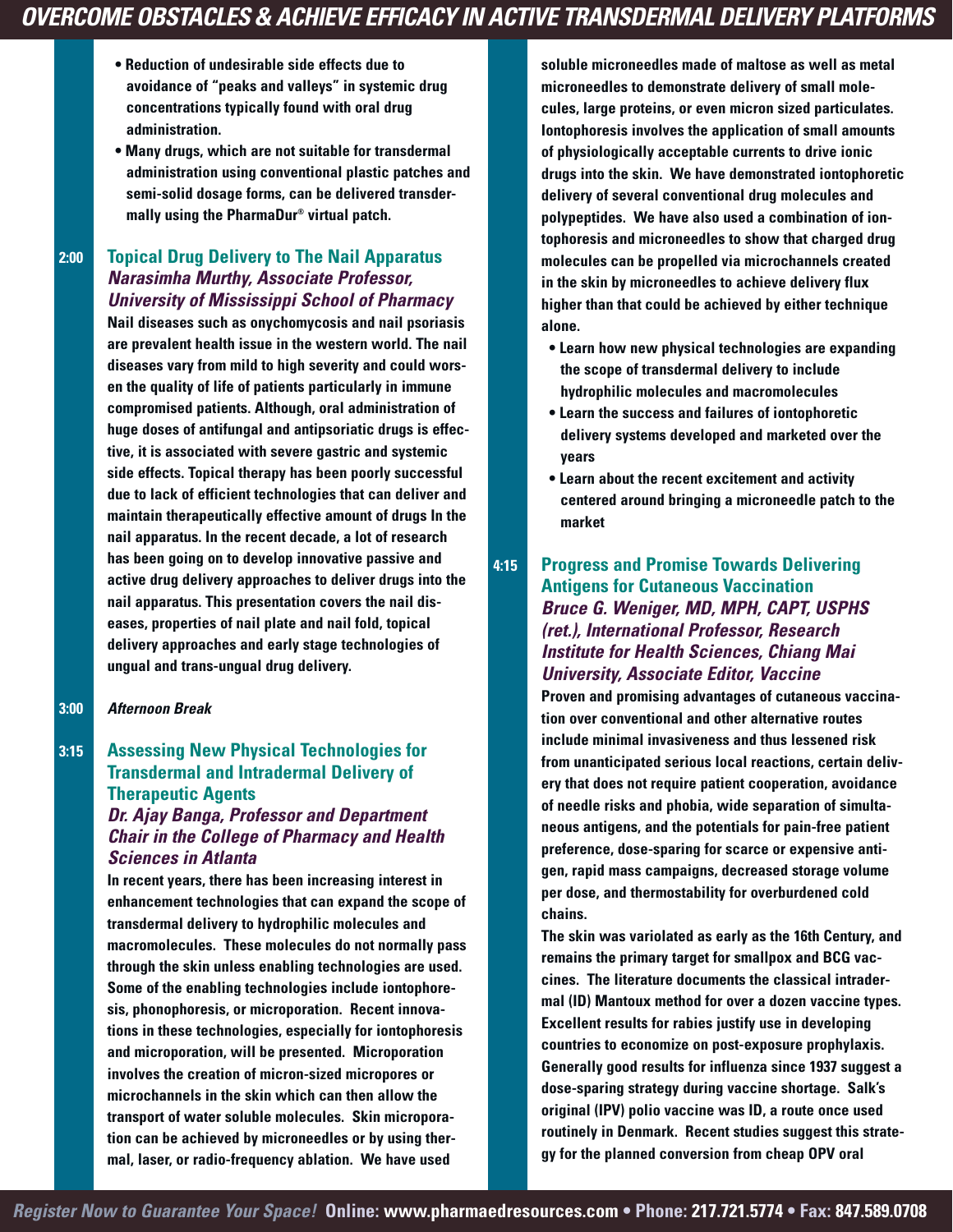**vaccine to expensive IPV after initial eradication. Early studies found mixed to poor results for hepatitis A, hepatitis B, cholera, and measles vaccines. In the last decade, clinical trials studied antigens to protect against dengue, seasonal and avian influenza, hepatitis A and B, HIV, malaria, meningococcosis, polio, travelers' (enterotoxigenicE. coli) diarrhea, and tuberculosis, as well as immunotherapies for various cancers. Novel delivery systems poke, strip, abrade, vaporize, bombard, vibrate, shock, or otherwise permeabilize the stratum corneum, the principal anatomic barrier to access antigen-processing epidermal Langerhans cells or dermal dendritic cells, which then migrate to deeper lymphoid tissue to continue the immune response. U.S.-licensed devices for cutaneous delivery include jet injectors and a recent mini-needle syringe for influenza. Investigational methods involve coated microtines, hollow and dissolving microneedles, passive-diffusion, supersonic gas, and thermo- and electro-poration. This presentation will discuss:**

- **• Classical Intradermal (ID)**
- **• Delivering the First Vaccine – Smallpox**
- **• Jet injection for Cutaneous Delivery**
- **• Mechanical Disruption of Stratum Corneum**
- **• Coated Solid Microneedles**
- **• Hollow Mini – and Microneedles**
- **• Dissolving Microneedles**
- **• Issues; Relative Pros and Cons**
- **• Other (Kinetic, Electromagnetic, Chemical, etc.)**

**5:00** *Close of Day One*

## **Friday, March 16, 2012**

#### **9:00 FDA Regulation of Transdermal Drug Delivery Systems**

#### *Michael Gross, Ph.D, RAC, Senior Consultant, Biologics Consulting Group*

**This presentation will consider how the FDA regulates investigational and marketed transdermal drug delivery technologies that follow two different development and regulatory pathways, (1) drug products and (2) combination products which combine drugs or biologics and medical devices. Principles and recommendations on development, registration, and compliance for passive (i.e., osmotic reservoir and matrix) and active (e.g., iontophoresis, microneedle) transdermal drug delivery systems will be discussed including, product jurisdiction, investigational exemptions, marketing applications, clinical investigations, labeling, quality systems, safety reporting and**

**the reporting of post-approval changes. The presentation will also cover key points from the recent DIA-FDA meeting on Improved Development and Regulation of Transdermal Systems.**

#### **10:00 Pore Lifetime And Formulation Aspects In Microneedle-Assisted Delivery** *M. Milewski, N.K. Brogden, S.L. Banks, and A.L. Stinchcomb, Professor University of Maryland & Chief Scientific Officer AllTranz Inc.*

**Transdermal microneedle systems have become a very popular means of delivering skin impermeable drugs through the stratum corneum at therapeutic rates. Most of the previous research on microneedle systems has focused on optimization of the microneedle geometry. Our approach to microneedle-assisted delivery research has been in the following four areas, which will be presented:**

- **1. Investigation of prodrugs and salt forms with optimal physicochemical properties for drug flux after microneedle treatment**
- **2. Investigation of viscosity and other formulation factors that influence drug flux after microneedle treatment**
- **3. Investigation of micropore lifetime using transepidermal water loss (TEWL), impedance spectroscopy, and pharmacokinetic analysis**
- **4. Investigation of micropore lifetime after treatment with COX inhibitors**

#### **11:00** *Mid-morning Break*

#### **11:15 Past, Present and Future of Transdermal Drug Delivery Systems** *Michael Eakins, President, Eakins & Associates, Inc.*

**This presentation will cover the rise of transdermal drug delivery systems as a viable alternative to oral, intra-muscular or intra-venous injection. It will provide an overview of the second- and third-generation systems and strategies and evaluate whether the recent rise in the number of drugs administerd in transdermal delivery systems will continue at the same pace or slow down due to competition from other drug delivery systems.**

**12:15** *Luncheon and exhibit viewing*

#### **1:30 Quality & Safety of Transdermal Delivery Systems** *Dr. DanyiQuan, Chief Scientific Officer and*

#### *cofounder of Xel Pharmaceuticals*

**The global 2010 transdermal market for patches alone reached \$9.5 billion, and transdermal is poised for continuous growth as innovative technologies are being developed. However, over the past years, various product**

*Register Now to Guarantee Your Space!* **Online: www.pharmaedresources.com • Phone: 217.721.5774 • Fax: 847.589.0708**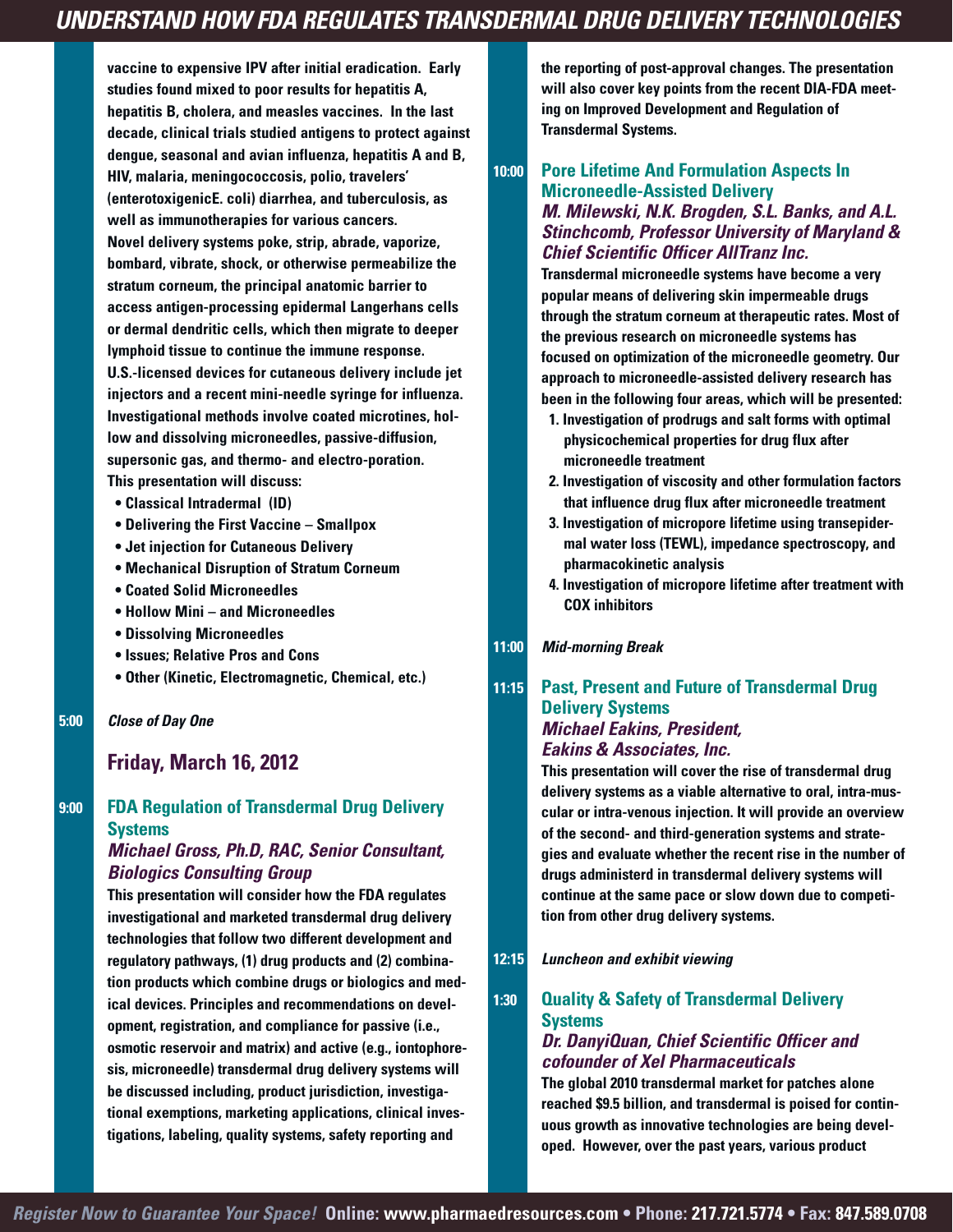# *LEARN HOW NEW TECHNOLOGIES ARE EXPANDING THE SCOPE OF TRANSDERMAL DELIVERY*

**quality problems have been reported by FDA, practitioners and patients. Some of these quality problems have safety and efficacy implications that have led to the recall of numerous batches of products, and in some circumstances, the temporary or permanent removal of the product from the market. Transdermal drug delivery systems have complex aspects for their quality, safety and efficacy. Therefore, to reduce some of these risks, R&D scientists should apply an enhanced product design and development approach – especially Quality-by-Design (QbD) to each stage (e.g. formulation development, clinical trial and manufacturing process) during the transdermal product development for both new products and generic products.**

**This presentation will cover:**

- **• Linking quality to safety for transdermal drug delivery systems**
- **• Understanding on FDA perspective on quality and safety considerations**
- **• Quality cannot be tested into transdermal products; it has to be built in by design**
- **• Practical QbD (Quality-by-Design)**

**2:30 Immune Response and Safety for Intradermal Influenza Vaccination by Needle-free Jet Injection in Infants and Toddlers** *Bruce G. Weniger, MD, MPH, CAPT, USPHS (ret.), International Professor, Research Institute for Health Sciences, Chiang Mai University, Associate Editor, Vaccine*

**This presentation will discuss:**

- **• Intradermal (ID) route: dose-sparing for influenza and some other vaccines**
- **• Dose-sparing may protect larger numbers with**
- **• Scarce or expensive vaccines**
- **• Traditional MantouxID injection by needle-syringe (N-S) is difficult and tedious**
- **• Multi-use-nozzle jet injectors (MUNJIs) in 1950s-1970s – administered tens of millions of ID doses of smallpox, yellow fever, and BCG vaccines**
- **• A new generation of safe, disposable-syringe jet injectors(DSJIs) since mid-1990s**
- **– Avoid bloodborne-pathogen cross-contamination risk of MUNJIs**
- **– Reduce dangers and drawbacks of N-S**

**3:30 Use of ID Delivery for Targeting of the Lymph Systems for Imaging, Immunotherapy, and Oncology Applications** *Ronald J. Pettis,Ph.D., Principal Scientist, Sr. Manager Infusion Technology Diabetes Care/Advanced Medical Technologies*

**4:30** *End of Conference*